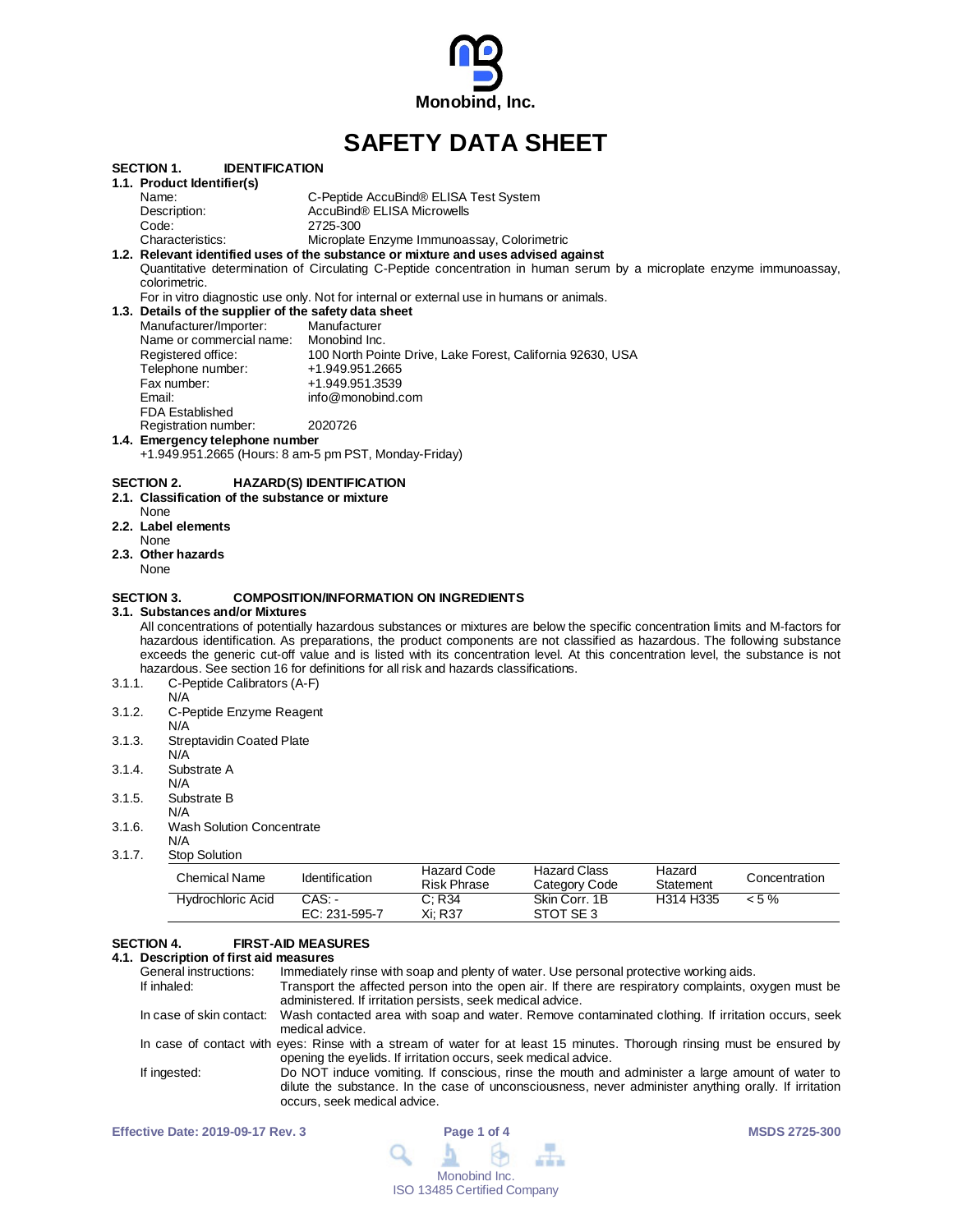- **4.2. Most important symptoms and effects, both acute and delayed** No data available
- **4.3. Indication of any immediate medical attention and special treatment needed** No data available

## **SECTION 5. FIRE-FIGHTING MEASURES**

- **5.1. Extinguishing media**
	- Carbon dioxide, dry powder, foam, water
- **5.2. Special hazards arising from the substance or mixture** None
- **5.3. Advice for firefighters**

Wear appropriate personal protective equipment and clothing. Wear self-contained breathing apparatus, if necessary.

### **SECTION 6. ACCIDENTAL RELEASE MEASURES**

- **6.1. Personal precautions, protective equipment and emergency procedures**
- Avoid contact with skin and eyes. Wear suitable personal protective clothing.
- **6.2. Environmental precautions**
	- Avoid penetration into sewerage systems, surface and ground water. Avoid soil pollution.
- **6.3. Methods and material for containment and cleaning up** Cover with suitable absorbing material. After removing the substance, rinse the spot of spilling thoroughly with water and soap. Dispose of waste according to all federal, state, and local regulations.
- **6.4. Reference to other sections**

See Section 8 for personal protective equipment. See Section 13 for appropriate disposal methods.

# **SECTION 7. HANDLING AND STORAGE**

- **7.1. Precautions for safe handling**
	- Avoid spills. Avoid contact with skin, eyes and clothing. Use suitable protective means to work with the substance. Use in a well-ventilated area. Follow good manufacturing practices when using product. Do not drink, smoke, or eat in work areas.

# **7.2. Conditions for safe storage, including any incompatibilities**

### Kit and unopened components:

- Store at temperatures between  $+ 2$  and  $+ 8$  °C in a dry and dark place until expiration date.
- 7.2.1. Opened components:
- Opened reagents are stable for sixty (60) days when stored at 2-8 °C.
- 7.2.2. For prepared reagents (see product insert):
	- Diluted wash buffer should be stored at room temperature (2-30 °C) for up to 60 days.

Working substrate solution should be stored at 2-8 °C and is stable for one (1) year.

### **7.3. Specific end uses**

Product procedure should be performed by a skilled individual or trained professional for in vitro diagnostic use only.

### **SECTION 8. EXPOSURE CONTROL/PERSONAL PROTECTION**

## **8.1. Control parameters**

No substances with occupational exposure limits.

# **8.2. Exposure controls**

| 8.2.1. | Eye/face protection:    | Safety glasses or goggles with side shields recommended                                                                                                                 |
|--------|-------------------------|-------------------------------------------------------------------------------------------------------------------------------------------------------------------------|
| 8.2.2. | Skin protection:        | Compatible protective gloves recommended. Wash hands after properly removing and<br>disposing of gloves.                                                                |
|        | Other skin protection:  | Laboratory coats are recommended.                                                                                                                                       |
| 8.2.3. | Respiratory protection: | No respiratory protection is required. Use product in rooms enabling good ventilation. If<br>local exhaustion is necessary, general (forced) exhaustion is recommended. |
| 8.2.4. | Thermal hazards:        | None                                                                                                                                                                    |

# **SECTION 9. PHYSICAL AND CHEMICAL PROPERTIES**

# **9.1. Information on basic physical and chemical properties**

Appearance: Physical state (at 20 °C)<br>Liquid: Enz Liquid: Enzyme Reagent, Wash Solution Concentrate, Substrate Solutions, Stop Solution<br>Solid: Calibrators (powder). Microtiter strips Calibrators (powder), Microtiter strips Colour<br>Straw: Straw: Calibrators<br>
Red: Enzyme Re Red: Enzyme Reagent<br>Clear: Stop, Substrates, Clear: Stop, Substrates, Wash<br>
Odour: Odourless 9.1.2. Odour: Odourless 9.1.3. Odour threshold: Not applicable<br>9.1.4. pH value: Stop solution: Stop solution:  $<$  3 Calibrators:  $7.4 \pm 0.2$ Enzyme:  $7.3 \pm 0.2$ Streptavidin Wells:  $7.5 \pm 0.2$ Wash Solution Concentrate:  $8.8 \pm 0.2$ Substrate Reagent A: 3.2 ± 0.2 Substrate Reagent B:  $5.0 \pm 0.2$ 

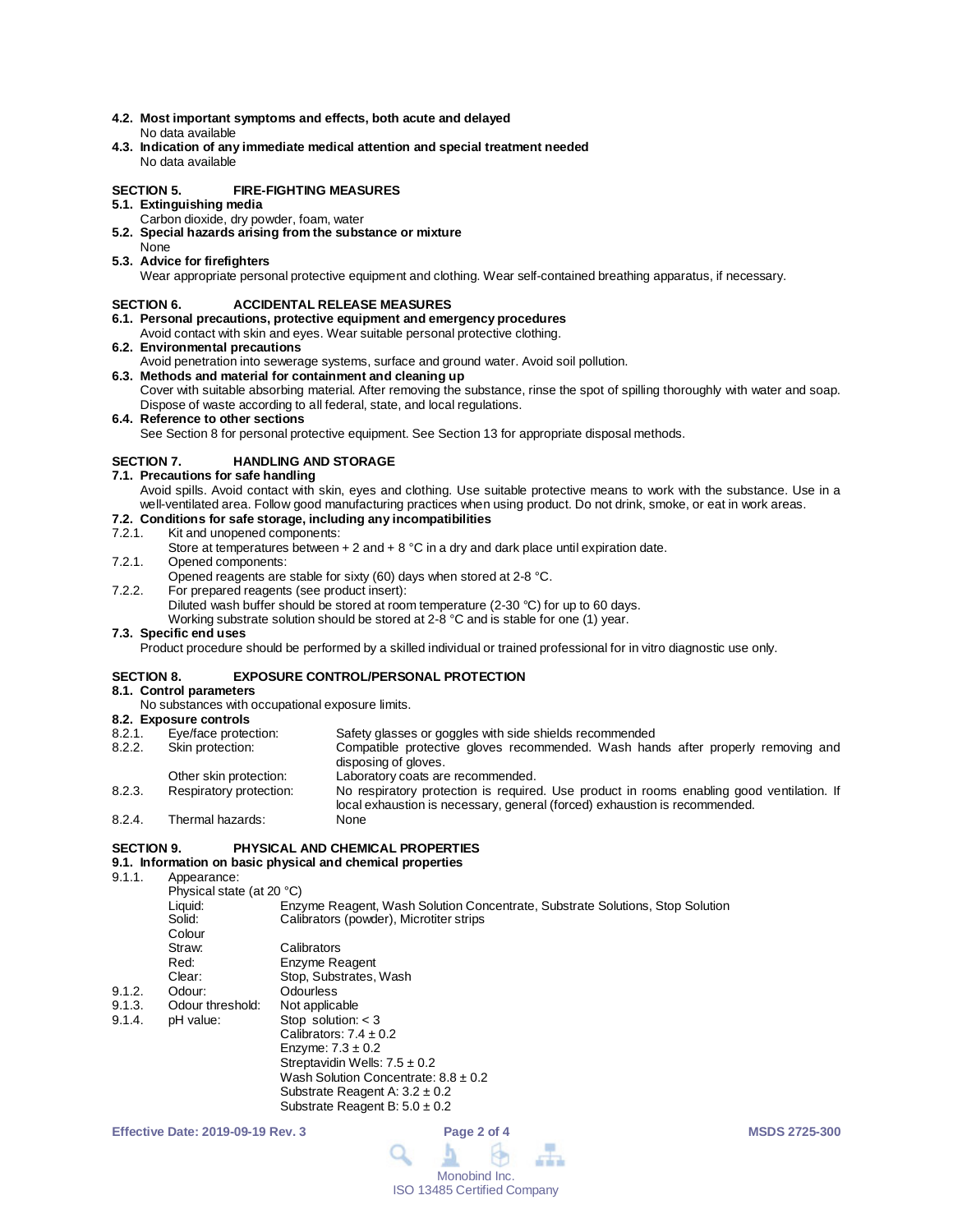- 
- 9.1.5. Melting point/freezing point: Not determined<br>9.1.6. Initial boiling point/ boiling range: Not determined 9.1.6. Initial boiling point/ boiling range:<br>9.1.7. Flash point: Not applicable
- Not applicable
- 
- 9.1.8. Evaporation rate: Not determined<br>9.1.9. Flammability (solid. gas): Not flammable 9.1.9. Flammability (solid, gas):<br>9.1.10. Upper/lower flammability of
- 9.1.10. Upper/lower flammability or explosive limits: Not applicable<br>9.1.11. Vapour pressure: Not determined
- 9.1.11. Vapour pressure: Not determined<br>9.1.12. Vapour density: Not determined
- 9.1.12. Vapour density: Not determined<br>9.1.13. Relative density: Not determined
- 9.1.13. Relative density:<br>9.1.14. Solubility:
- 9.1.14. Solubility: Water soluble<br>9.1.15. Partition coefficient: n-octanol/wate
- 9.1.15. Partition coefficient: n-octanol/water: Not determined<br>9.1.16. Auto-ignition temperature: Not applicable
- 9.1.16. Auto-ignition temperature:<br>9.1.17. Decomposition temperature
- 9.1.17. Decomposition temperature: Not determined<br>9.1.18. Viscosity: Not determined
- 
- 9.1.18. Viscosity: Not determined<br>9.1.19. Explosive properties: None
- 9.1.19. Explosive properties: None<br>9.1.20. Oxidising properties: Not determined Oxidising properties:
- **9.2. Other information**
	- None

### **SECTION 10. STABILITY AND REACTIVITY**

**10.1.Reactivity**

No known reactivity hazards associated with product

**10.2.Chemical stability**

Stable under recommended storage conditions

- **10.3.Possibility of hazardous reactions**
- No hazardous polymerization
- **10.4.Conditions to avoid**
- Excessive heat and light
- **10.5.Incompatible materials**
	- Acids
- **10.6.Hazardous decomposition products** Not determined
- 

# **SECTION 11. TOXICOLOGICAL INFORMATION:**

- **11.1.Information on toxicological effects**
- 11.1.1. Acute toxicity:<br>11.1.2. Skin corrosion/irritation: Not determined
- 11.1.2. Skin corrosion/irritation:<br>11.1.3. Serious eye damage/irri
- 11.1.3. Serious eye damage/irritation: Not determined<br>11.1.4. Respiratory or skin sensitisation: Not determined
- 11.1.4. Respiratory or skin sensitisation: Not d<br>11.1.5. Germ cell mutagenicity: Not determined
- Germ cell mutagenicity:

11.1.6. Carcinogenicity: No component of this product present at levels ≥ 0.1% is identified as probable, possible or confirmed human carcinogen by NTP (National Toxicology Program), IARC (International Agency for Research on Cancer), or OSHA (Occupational Safety & Health Administration)

- 11.1.7. Reproductive toxicity: Not determined<br>11.1.8. STOT-single exposure: Not determined
- 11.1.8. STOT-single exposure: Not determined<br>11.1.9. STOT-repeated exposure: Not determined
- STOT-repeated exposure: Not determined<br>Aspiration hazard: Not determined 11.1.10. Aspiration hazard:
- 
- 11.1.11. Information on likely routes of exposure: No known health effects
- 
- If inhaled: No known health effects<br>If contact with skin: No known health effects
- If contact with skin: No known health effects<br>If contact with eyes: No known health effects No known health effects
- 11.1.12. Symptoms related to the physical, chemical, and toxicological characteristics: None after short or long-term exposure

### **SECTION 12. ECOLOGICAL INFORMATION**

## **12.1.Toxicity**

Not determined. **12.2.Persistence and degradability** Not determined **12.3.Bioaccumulative potential** Not determined **12.4.Mobility in soil** Not determined **12.5.Results of PBT and vPvB assessment** Not determined **12.6.Other adverse affects** Not determined

# **SECTION 13. DISPOSAL CONSIDERATIONS**